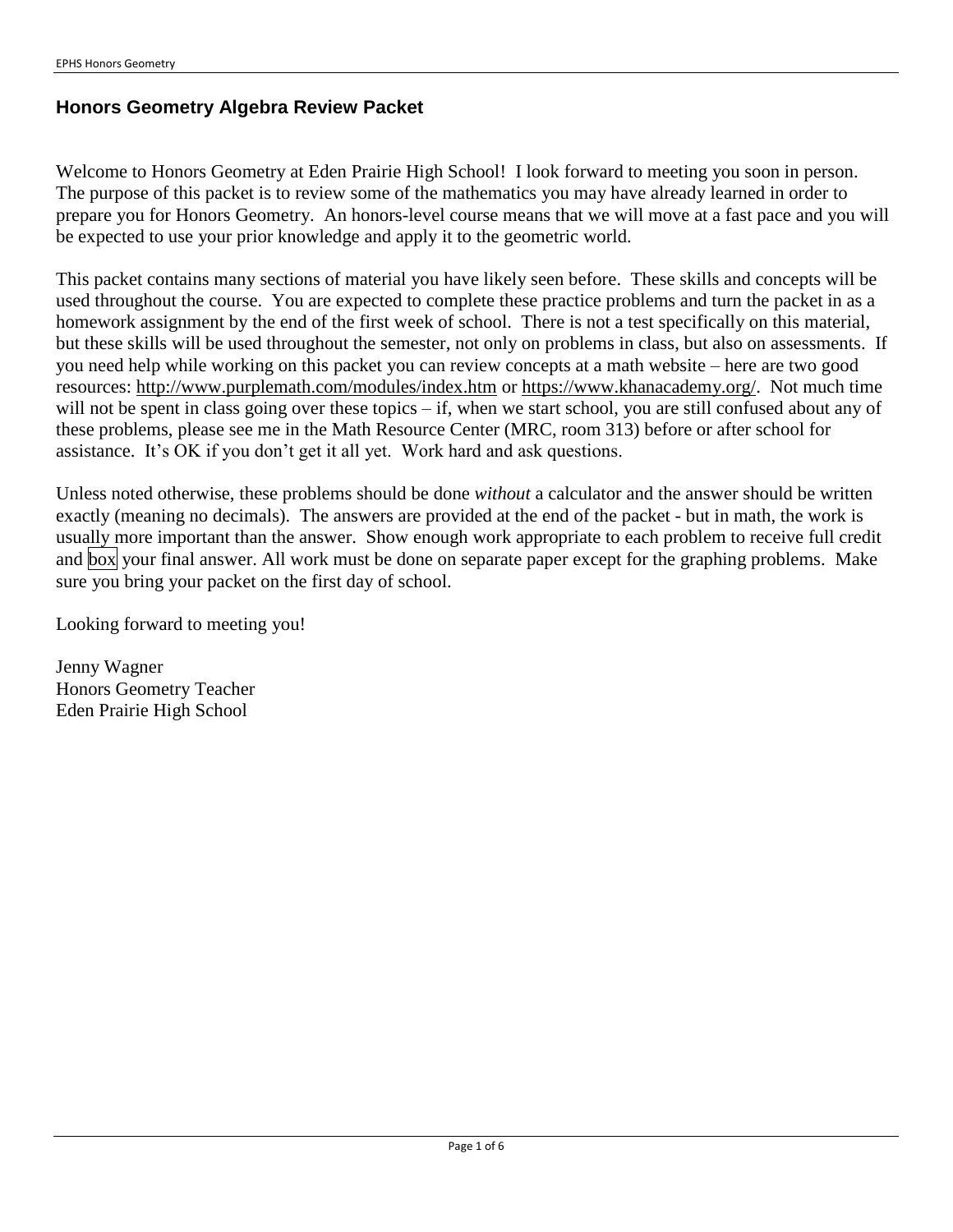## **Algebra Review Packet – work must be done on separate paper**

1. Simplify the following ratios:

a. 
$$
\frac{18}{27}
$$
 b.  $\frac{2 \text{ days}}{36 \text{ hours}}$  c.  $\frac{15 \text{ inches}}{1.5 \text{ feet}}$ 

- 2. Simplify the following radicals:
	- a.  $\sqrt{25}$  c.  $5\sqrt{18}$
	- d.  $\sqrt{27} + 4\sqrt{75}$ 6 √8 f.  $(3\sqrt{5})^2$
- 3. Solve the following for the variable:
	- a.  $2p + 5 = 13$  b.  $3u + (u 2) = 10$  c.  $180 x = 3(90 x)$
	- d.  $\frac{1}{2}(x-7) = -8$  e. 2  $\frac{2}{3}x + \frac{1}{2}$  $\frac{1}{2}x = \frac{3}{4}$ 4 f. 3  $\frac{3}{5} = \frac{q}{20}$ 20
	- g.  $y+7$  $\frac{+7}{y} = \frac{2}{3}$ 3 h. Solve for B in  $A = \frac{BH}{a}$ 2 i. Solve for r in  $A = 4\pi r^2$
- 4. Graph the following on the graphs provided. You should be familiar with graphing any form.



Page 2 of 6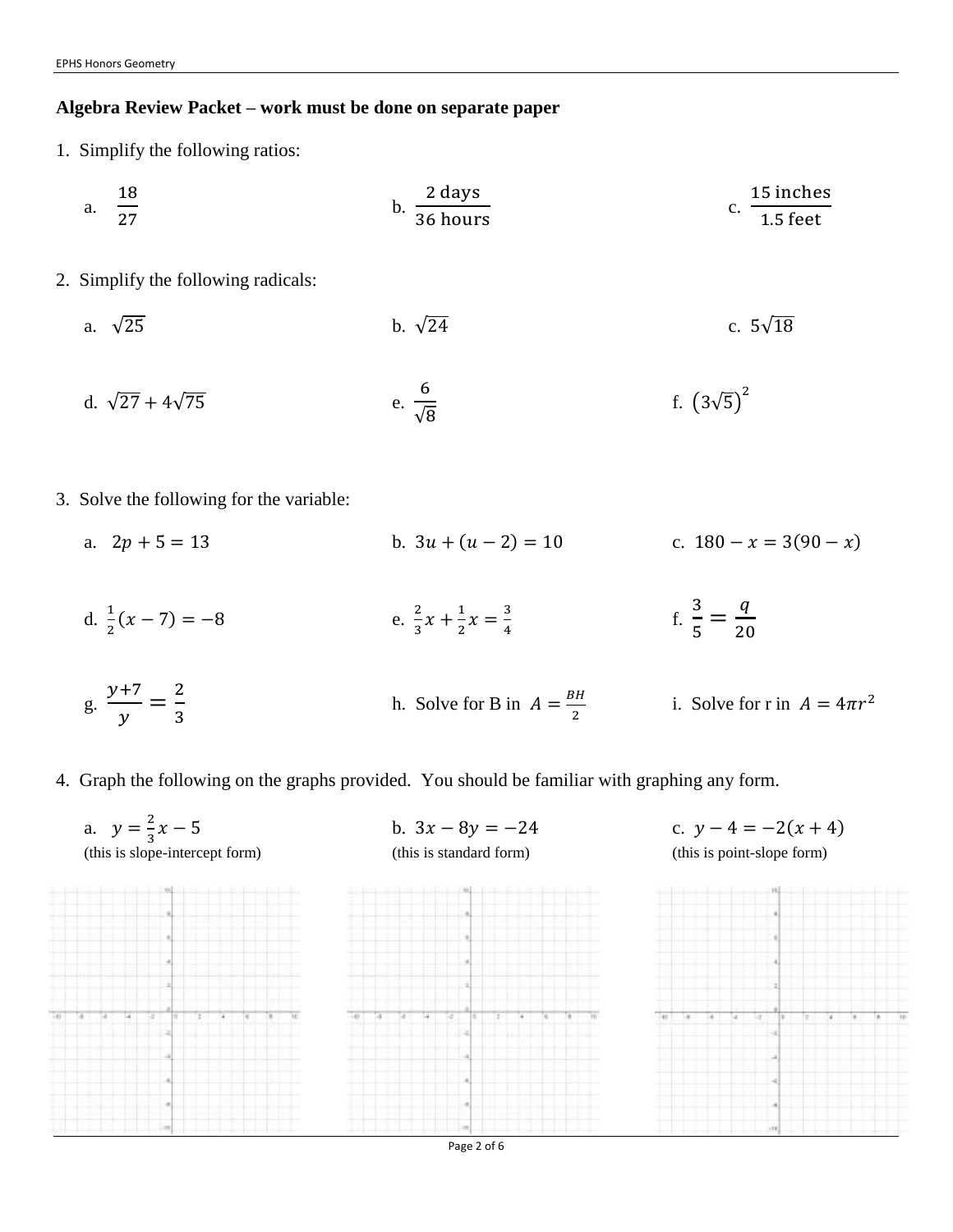



5. Solve the following systems algebraically. Solve using either substitution or elimination and show work.

a. 
$$
\begin{cases} y = 2x + 11 \\ y = -x + 5 \end{cases}
$$
  
b. 
$$
\begin{cases} 3x + 2y = 17 \\ 3x - 2y = -5 \end{cases}
$$

c. 
$$
\begin{cases} 2x + 4y = 2 \\ x = y + 7 \end{cases}
$$
d. 
$$
\begin{cases} -2x + 5y = 26 \\ 3x - 2y = 5 \end{cases}
$$

- 6. Write the equation of each line.
	- a. Write the equation of a line in slope-intercept form that has a slope of -3 and a y-intercept of 5.
	- b. Write the equation of a line in slope-intercept form that is vertical and goes through the point (4, -5).
	- c. Write the equation of a line in slope-intercept form that goes through the points (3, 1) and (0, 7).
	- d. Write the equation of a line in point-slope form that goes through the point (-2, 8) with a slope of 7.
	- e. Write the equation of a line that is parallel to  $y = -2x + 3$  and goes through the point (-5, -8). Use pointslope form.
	- f. The equation  $8x 6y = -48$  is in standard form. Change it to slope-intercept form.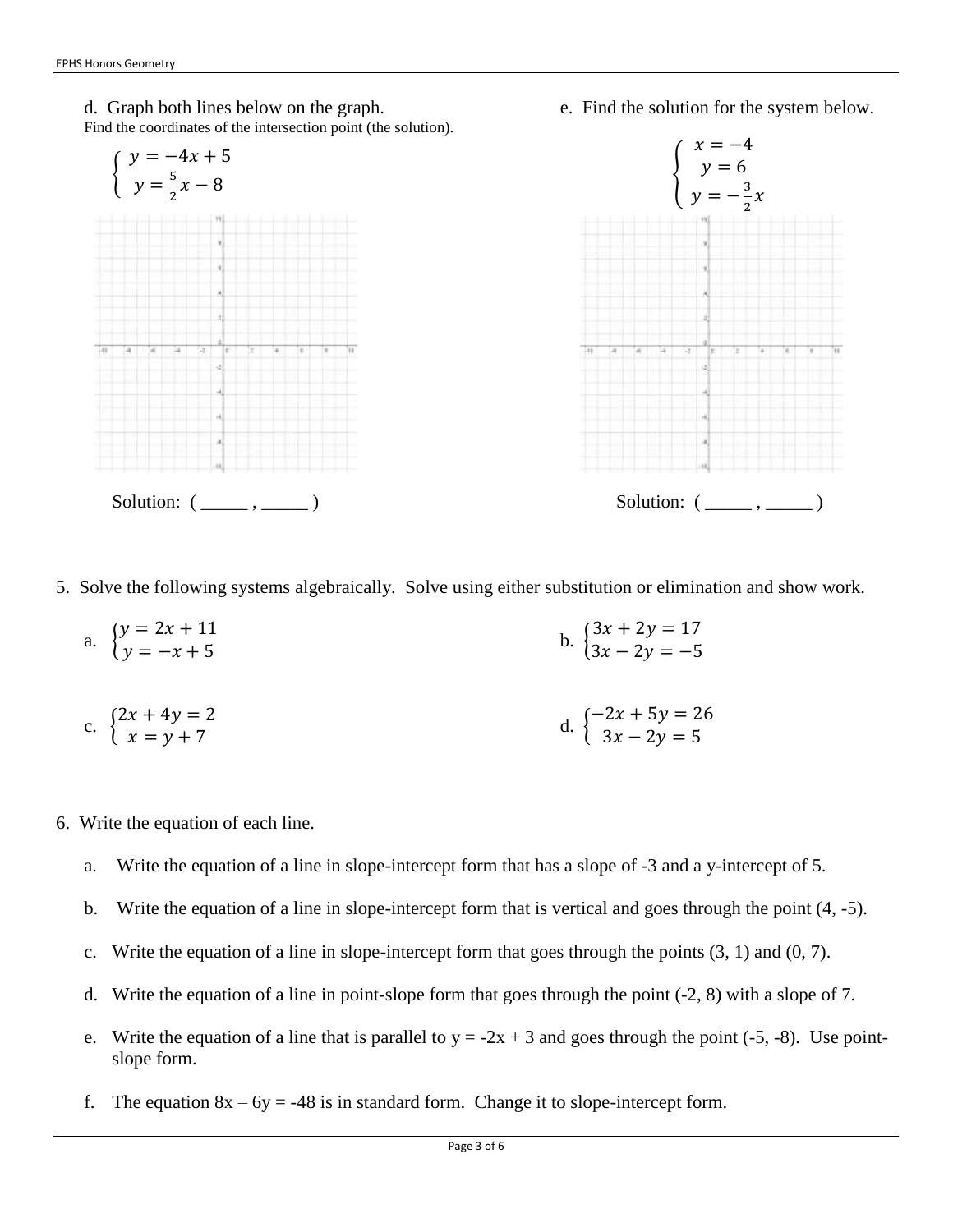7. Expand the polynomials using the *distributive property* of multiplication. Write your answer with degrees in descending order… this is called the *standard form* for polynomials.

a. 
$$
(x + 3)(x - 7)
$$
  
b.  $y(3y^2 - 5y - 10)$   
c.  $(x + 4)^2$   
d.  $(2x^2 - 3x)(-4x^2 + 5)$   
d.  $(2x^2 - 3x)(-4x^2 + 5)$ 

- 8. Factor the following polynomials:
	- a.  $x^2 + 7x + 12$  b. x b.  $x^2 - 12x + 36$ c.  $x^2 - 49$ d.  $8x^5 - 32x^3$ e.  $2x^2 + 3x - 9$  f. 4n f.  $4n^2 - 15n - 25$
- 9. Solve the following by factoring:
	- a.  $(x-3)(8x+5) = 0$ b.  $x^2 + 14x + 13 = 0$ c.  $x^2 + 7x = 8$ d.  $3x^2 - 11x + 10 = 0$  e. 2x e.  $2x^2 - 21x - 65 = 0$  $3^3 - 3x^2 + x = 0$
- 10. Find the distance between the numbers on the number line below.



c. The distance between two points on a number line is 8. One of the numbers is at -3. Find *all* possibilities for the location of the other number. [Hint: draw a picture].

For #11 on the next page... remember that for any points  $(x_1, y_1)$  and  $(x_2, y_2)$ , the following formulas are **true:**

**Distance** =  $\sqrt{(x_2 - x_1)^2 + (y_2 - y_1)^2}$  **Coordinate of Midpoint** =  $\frac{(x_1 + x_2)^2}{2}$  $\frac{+x_2}{2}, \frac{y_1+y_2}{2}$  $\frac{+y_2}{2}$  **Slope** =  $\frac{\Delta y}{\Delta x}$  =  $\frac{y_2 - y_1}{x_2 - x_1}$  $x_2-x_1$ 

*Note: These are formulas that you should have memorized and be able to use proficiently. Note: the* ∆ *symbol is an uppercase delta, the fourth letter of the Greek alphabet, and is often used to denote the change or difference in a quantity.*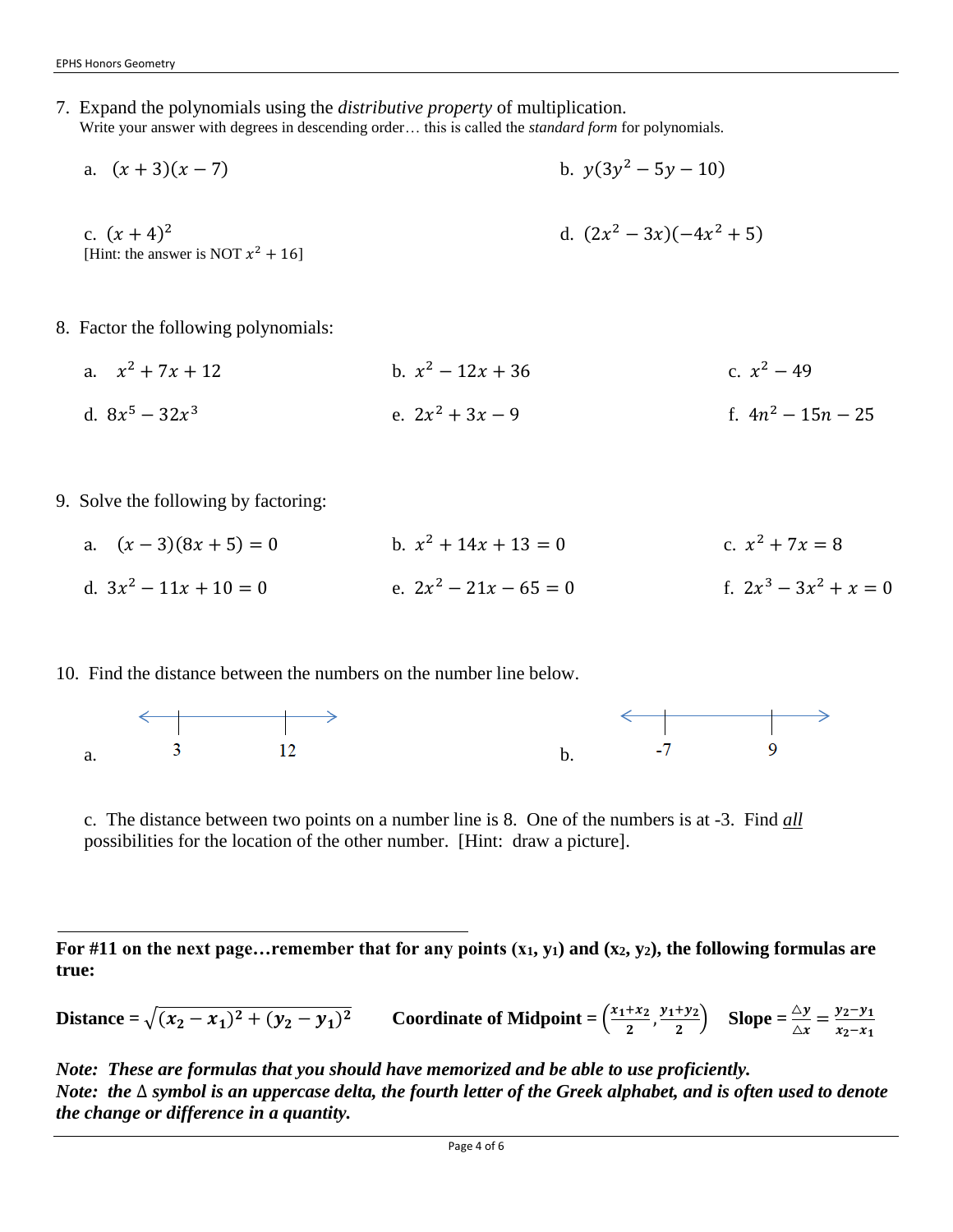- 11. For the following points, find the following:
	- a. The distance between them.
	- b. The coordinate of the midpoint between them.
	- c. The slope of the line on which they lie.
		- Pair 1: (3, 4) and (15, 20) Pair 2: (-2, 6) and (7, 0)

- 12. Simplify the following fractions: (you may have to think about factoring…)
	- a.  $\frac{5x-10}{15}$ 15 b.  $\frac{x+6}{x^2-36}$ c.  $\frac{3x^2-6x-24}{x^2+2x-2}$  $3x^2 + 2x - 8$
- 13. Evaluate each of the expressions below:
	- a. 2*ab* when  $a = -3$  and  $b = -4$ 11  $\frac{11}{3}$  and  $l = 6$ c.  $x^2 - y^2$  when  $x = 2\sqrt{3}$  and  $y = -4$  d.  $\frac{1}{3}$  $\frac{1}{3}\pi r^2 h$  when  $r = 2\sqrt{6}$  and  $h = 6$
- 14. Use properties of exponents to simplify the following:
	- a.  $x^2 \cdot x$ 3 b.  $(x^2)^3$ c.  $\frac{x^8}{a^3}$  $x^3$ d.  $x^{-7}$ e.  $(3x^2y)(5x^5y^6)$ )  $\int_{0}^{1} \frac{30x^7y^2}{5x^3x^8}$  $5x^3y^8$

15. Two vocabulary terms we will use in Geometry are *complimentary* and *supplementary*. If two angles sum to 90<sup>o</sup>, then we say that they are *complimentary*. If two angles sum to 180<sup>o</sup>, then we say that they are *supplementary*.

- a. If  $m\angle 1 = 72^\circ$  and  $m\angle 2 = x^\circ$ , then determine the value of x if the angles are complimentary.
- b. If  $m\angle 1 = 72^\circ$  and  $m\angle 2 = x^\circ$ , then determine the value of x if the angles are supplementary.
- c. If  $m\angle A = x + 16$  and  $m\angle B = 2x 16$ , then find the numerical  $m\angle B$  if the angles are supplementary.
- d. Find the measure of an angle that is twice as large as its supplement. (Hint: try writing an equation).